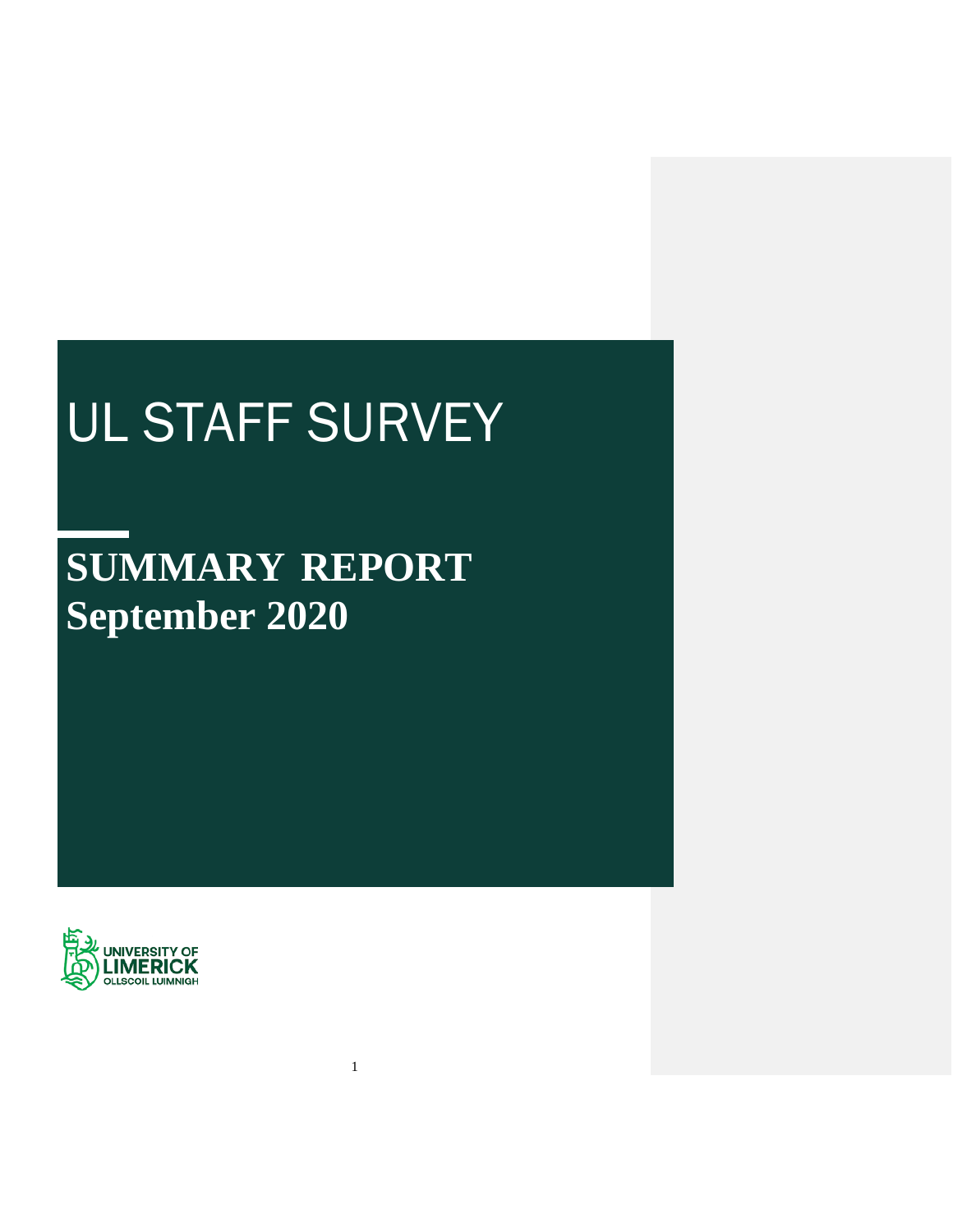# Introduction

Below is a summary report of the UL Staff Survey on Remote Working, carried out in July 2020. The purpose of this survey was to gather information on how staff are experiencing working remotely in the changing environment posed by the Covid-19 pandemic. All responses to the survey were anonymous and treated with the strictest confidence. The survey responses were collated to highlight issues staff are experiencing with remote working, and to identify any equality and diversity issues that need to be addressed by the University. This report highlights some of the key findings, however an analysis of the full survey (in particular the extensive detailed comments provided by respondents) is ongoing. The combined results will feed into the creation of a Remote Working Policy for the University of Limerick.

A total of 1,224 people responded to the survey.

#### Response rates by gender

1,187 respondents provided information on their gender. 776 (65%) were female, 367 (31%) were male and 44 (4%) were non-binary or preferred not to say (NOTE: the non-binary and prefer not to say groups were combined for the analysis, as were the Professional, Administrative, Technical and Support staff groups, to ensure the anonymity of respondents).

#### Response rates by position and gender

Table 1 shows the response rates by role and gender.  $42\%$  (n = 479) of respondents were Professional/Administrative staff, 34.5% (n = 396) were Academic staff, 11% (n = 129) were Research staff,  $6.5\%$  (n = 75) were Technical staff, 2.5% (n = 29) were Support staff, 3% (n = 30) were in other roles, and 1% (n = 9) were PhD students.

81% (n = 389) of Professional/Administrative staff who responded were female, as were 52.5% (n = 208) of Academic staff,  $60.5\%$  (n = 78) of Research staff,  $44\%$  (n = 33) of Technical staff, 72% ( $n = 21$ ) of Support staff, and 60% ( $n = 18$ ) of staff in other roles.

|        | Prof./          |                 |                |                  |                  |                  | <b>PhD</b>      |                   |
|--------|-----------------|-----------------|----------------|------------------|------------------|------------------|-----------------|-------------------|
|        | Admin.          | Academic        | Research       | <b>Technical</b> | Support          | Other            | <b>Student</b>  | Total             |
| N      | 479             | 396             | 129            | 75               | 29               | 30               | 9               | 1147              |
| Female | 389<br>(81.2%)  | 208<br>(52.5%)  | 78<br>(60.5%)  | 33<br>(44.0%)    | 21<br>$(72.4\%)$ | 18<br>$(60.0\%)$ | $(44.4\%)$      | 751<br>(65.5%)    |
| Male   | 79<br>(16.5%)   | 165<br>(41.7%)  | 49<br>(38.0%)  | 42<br>(56.0%)    | $(24.1\%)$       | 9<br>$(30.0\%)$  | 4<br>$(44.4\%)$ | 355<br>$(31.0\%)$ |
| Other  | 11<br>$(2.3\%)$ | 23<br>$(5.8\%)$ | 2<br>$(1.6\%)$ | 0<br>$(0.0\%)$   | $(3.4\%)$        | $(10.0\%)$       | $(11.1\%)$      | 41<br>$(3.6\%)$   |

Table 1: Response rates by position and gender.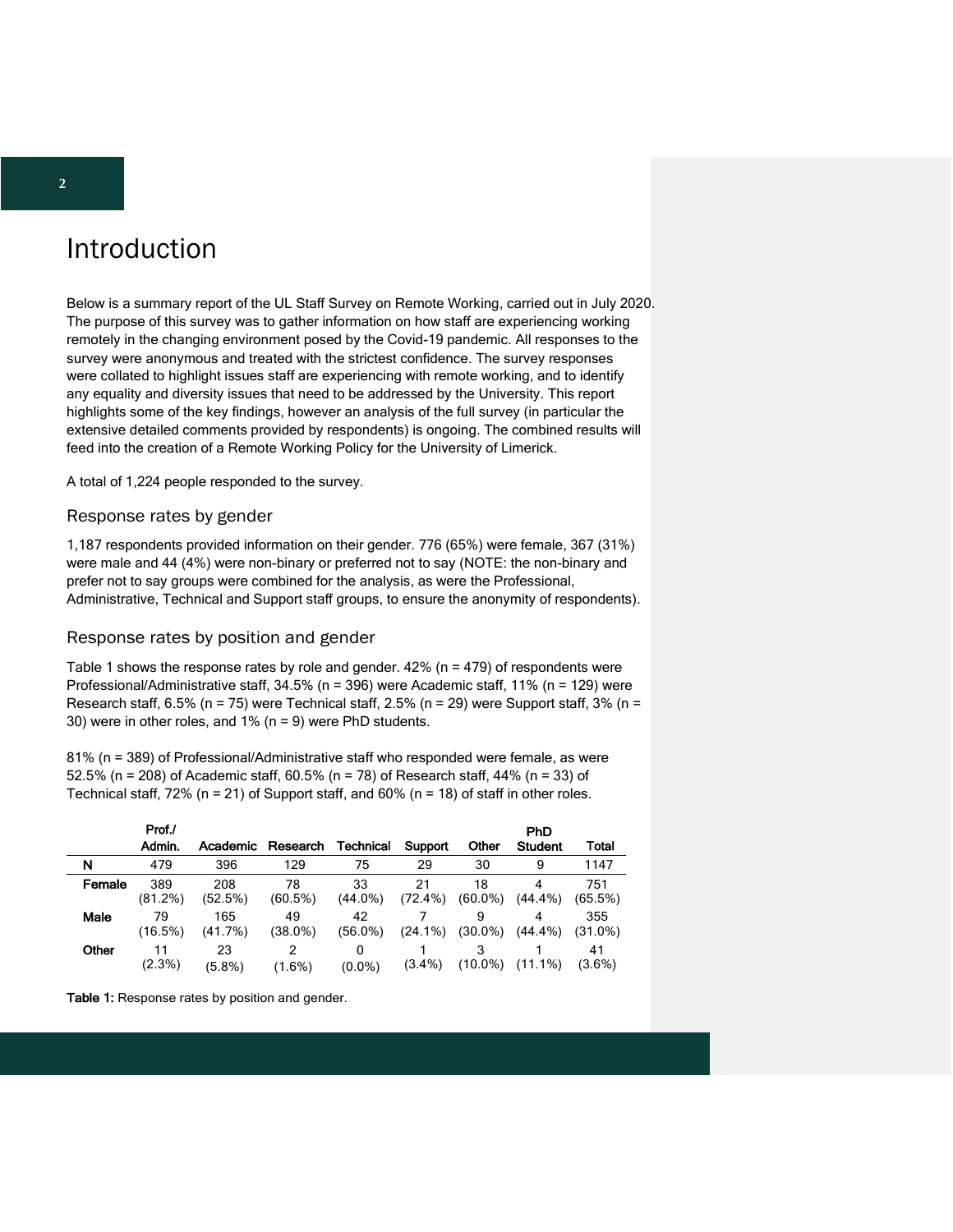#### Response rates by Faculty and gender

34% (n = 246) of respondents were in S&E, 33% (n = 241) were in EHS, 22% (n = 157) were in AHSS and  $11\%$  (n = 80) were in KBS.

Table 2 displays the response rates by Faculty and gender. 448 of the 724 respondents (62%) across the Faculties were female. 52% (n = 127) of respondents from S&E were male versus 33% (n = 26) in KBS, 26% (n = 62) in EHS and 24% (n = 38) in AHSS.

|        | S&E         | EHS         | <b>AHSS</b> | <b>KBS</b> | Total       |
|--------|-------------|-------------|-------------|------------|-------------|
| N      | 246         | 241         | 157         | 80         | 724         |
| Female | 110 (44.7%) | 178 (73.9%) | 110 (70.1%) | 50 (62.5%) | 448 (61.9%) |
| Male   | 127 (51.6%) | 62 (25.7%)  | 38 (24.2%)  | 26 (32.5%) | 253 (34.9%) |
| Other  | $9(3.7\%)$  | $1(0.4\%)$  | $9(5.7\%)$  | 4 (5.0%)   | 23 (3.2%)   |

Table 2: Response rates by Faculty and gender.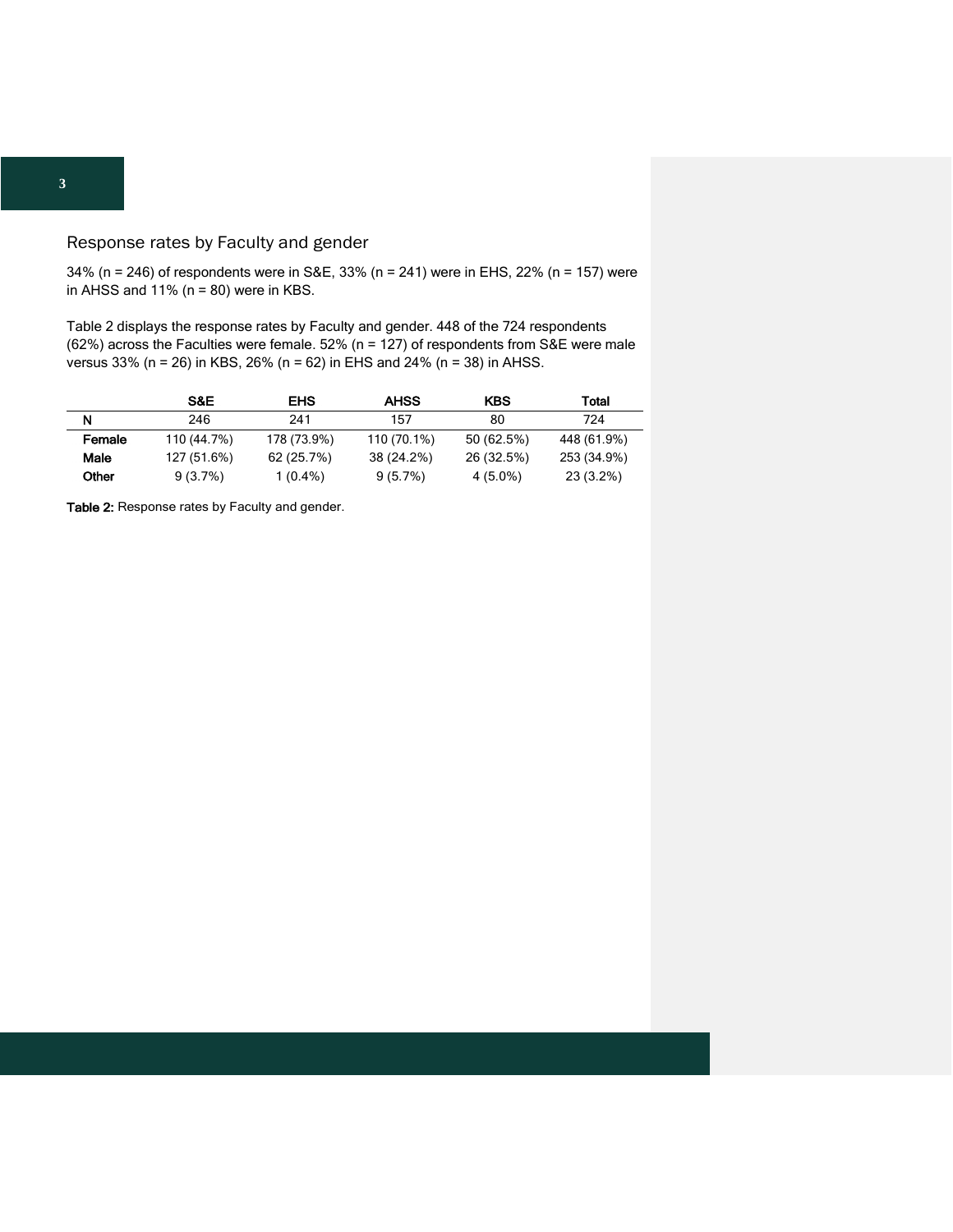# Caring Responsibilities (non-childcare)

28% (n = 214) of female respondents have non-childcare caring duties either within or outside of home versus 18% ( $n = 66$ ) of males. There is a larger proportion of staff who were in the non-binary/prefer not to say group (4% of total surveyed) who also have caring duties outside of childcare (34%, n = 14).

|                              | Female      | Male        | Other      | Total       |
|------------------------------|-------------|-------------|------------|-------------|
| N                            | 758         | 359         | 41         | 1158        |
| <b>No</b>                    | 544 (71.8%) | 293 (81.6%) | 27 (65.9%) | 864 (74.6%) |
| Yes, outside of home         | 174 (23.0%) | 49 (13.6%)  | 10 (24.4%) | 233 (20.1%) |
| Yes, within home             | 40 (5.3%)   | 14 (3.9%)   | 4 (9.8%)   | 58 (5.0%)   |
| Both within and outside home | $0(0.0\%)$  | $3(0.8\%)$  | $0(0.0\%)$ | $3(0.3\%)$  |

Table 3: Non-childcare caring responsibilities by gender.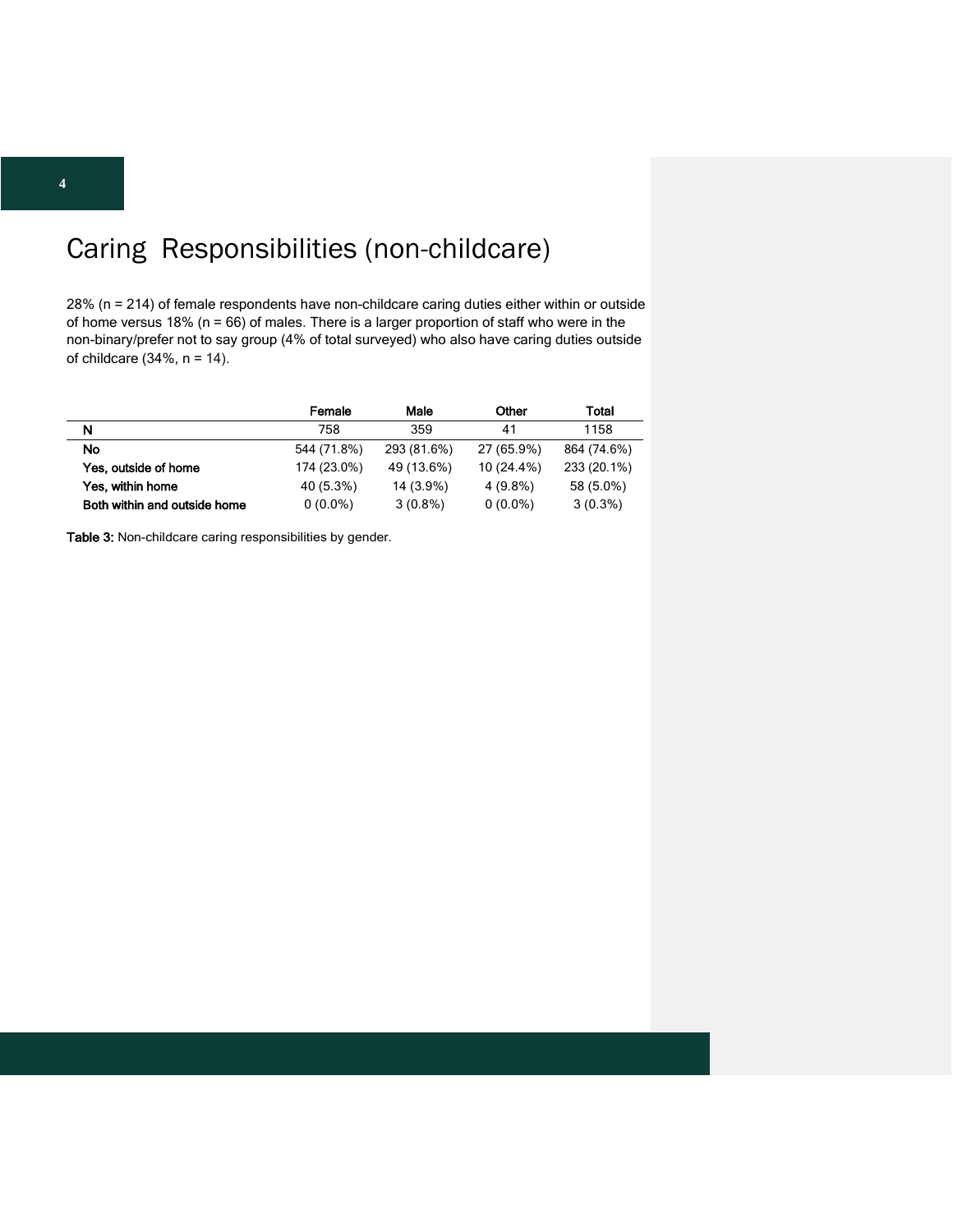### Challenges encountered

Almost 80% (n = 1,116) of staff who responded have encountered challenges while working remotely; 80% (n = 587) of females, 75% (n = 261) of males and 94% (n = 33) of those who were non-binary/preferred not to say.

#### Challenges encountered by gender

Staff scored challenges encountered on a scale of 0 to 10, where 0 = is not a challenge and 10 = is a very significant challenge. Males and female staff members scored most challenges very similarly. Those in the non-binary/prefer not to say group tended to have higher scores on average, however the numbers responding to many of the questions by those in this group were small.

Childcare scored highest on average in terms of challenges encountered. The median score of staff who responded (n = 455) was 8 (IQR: 2 to 10). 25% of all staff who responded scored this challenge as 10. The distribution of scores across the genders was very similar, although females ( $n = 300$ ) and those in the non-binary/prefer not to say category ( $n = 18$ ) gave a median rating of 8 (IQR: 2 to 10) versus a median rating of 7 (IQR: 3 to 10) for male staff (n = 137).

Increased workload and being unable to switch off from work both scored second highest in terms of challenges encountered, with a median score of 7 (IQR: 4 to 9) for increased workload and median score of 7 (IQR: 5 to 9) for inability to switch off from work for all staff who responded. The distribution of scores was very similar for males versus females (median scores of 7 for both groups on both challenges), and slightly higher on average for those in the non-binary/prefer not to say group (median score of 8 on both challenges).

Challenges encountered with home-schooling was the primary difference between the genders. Female staff (n = 272) gave a median score of 7 (IQR: 3 to 10), while male staff (n = 123) gave a median score of 5 (IQR: 2 to 8). Those in the non-binary/prefer not to say group  $(n = 12)$  gave a median score of 8.5 (IQR: 2.5 to 9).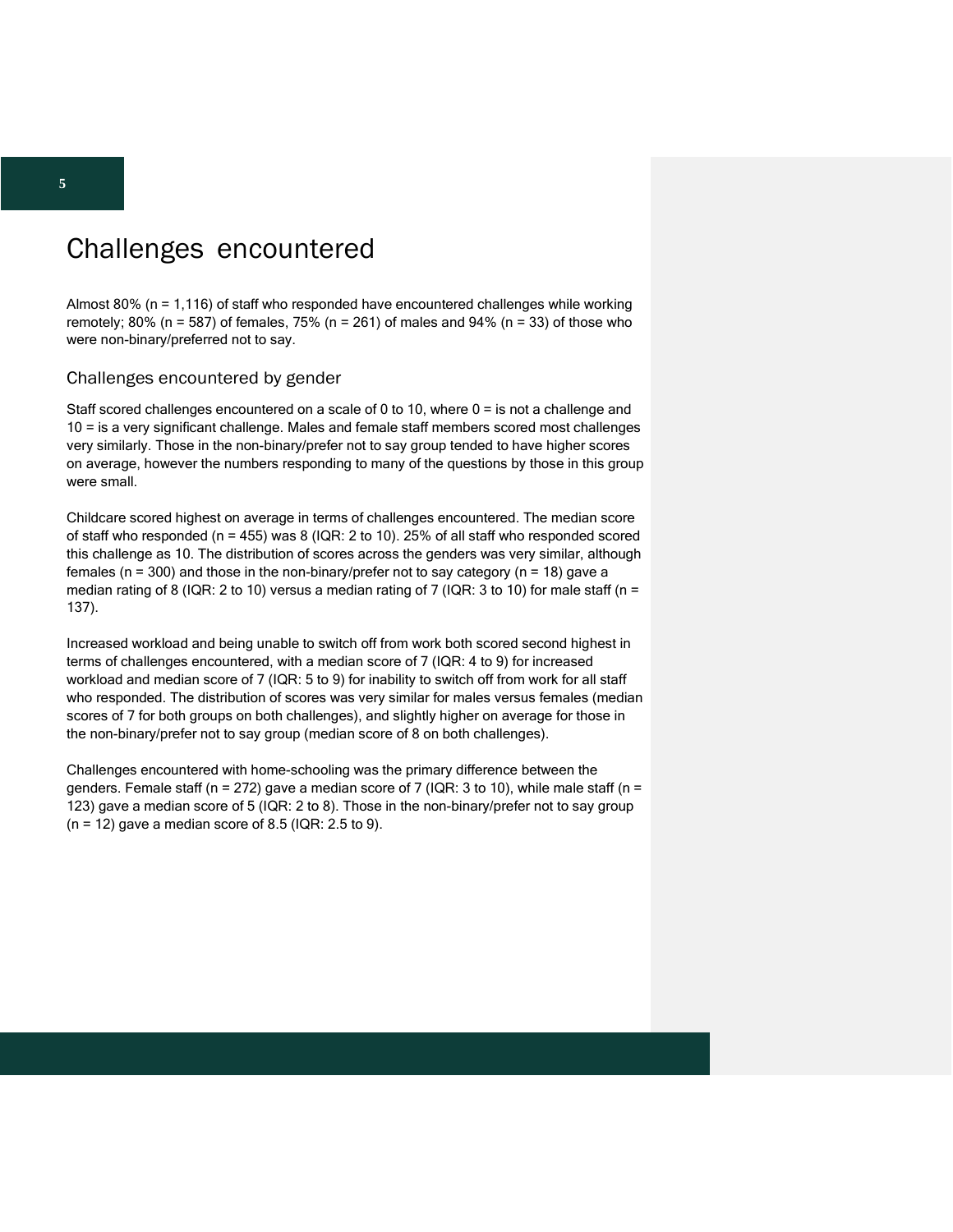# Frequency working from home

53% (n = 574) of respondents had never worked from home prior to COVID-19, and a further 25.5% (n = 276) only worked from home every now and then. 21% (n = 231) of respondents regularly worked from home prior to COVID-19.

#### Frequency working from home by gender

Female staff and staff in the non-binary/prefer not to say group were less likely to have previously worked from home than male staff.  $58\%$  (n = 416) of female respondents and 64%  $(n = 21)$  of those in the non-binary/prefer not to say group had never worked from home versus  $41\%$  (n = 137) of males. 24% (n = 168) of females and 31% (n = 105) of males worked from home every now and then. 18% (n = 129) of female staff worked from home regularly prior to COVID-19 versus 28% (n = 93) of males.

|                       | Female      | Male        | Other       | Total       |
|-----------------------|-------------|-------------|-------------|-------------|
| N                     | 713         | 335         | 33          | 1081        |
| <b>Never</b>          | 416 (58.3%) | 137 (40.9%) | 21 (63.6%)  | 574 (53.1%) |
| Every now and then    | 168 (23.6%) | 105 (31.3%) | $3(9.1\%)$  | 276 (25.5%) |
| Several times a month | 49 (6.9%)   | 42 (12.5%)  | $6(18.2\%)$ | 97 (9.0%)   |
| Several times a week  | 54 (7.6%)   | $32(9.6\%)$ | $3(9.1\%)$  | 89 (8.2%)   |
| Daily                 | 26 (3.6%)   | 19 (5.7%)   | $0(0.0\%)$  | 45 (4.2%)   |

Table 4: Frequency working from home by gender.

#### Frequency working from home by position

There were large differences in the frequency of working from home for different staff members. 79% (n = 455) of Professional/Admin/Technical/Support staff reported that they never worked from home prior to COVID-19 versus 37% (n = 45) of Research staff and 19% (n = 73) of Academic staff.

Academics were most likely to have worked at home every now and then (40%, n = 153). Only 15% (n = 87) of Professional/Admin/Technical/Support staff reported working at home every now and then, while 29% ( $n = 35$ ) of Research staff reported the same.

These patterns were similar for males and females within each job role.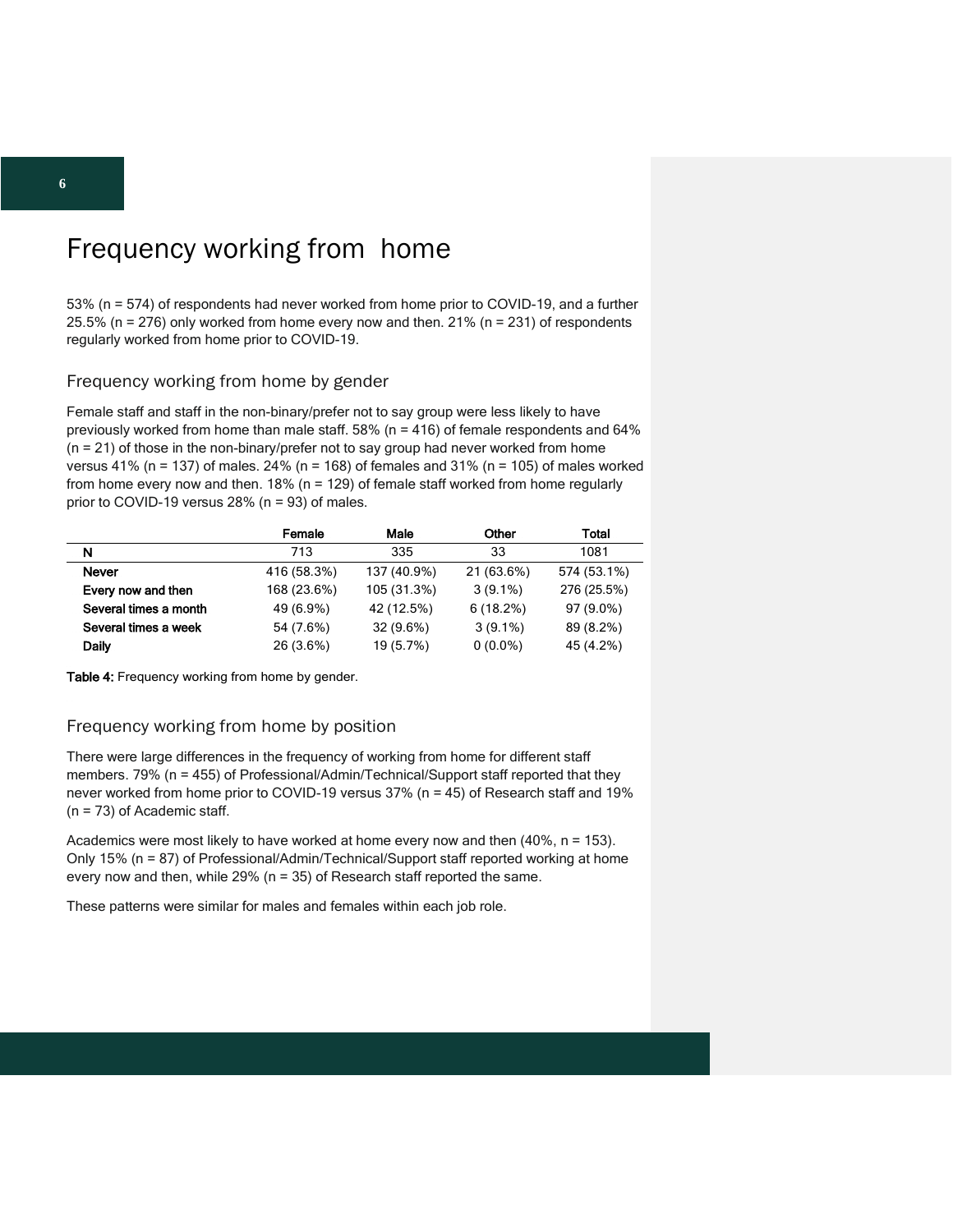|                       |             | Prof/Admin/         |             |             |
|-----------------------|-------------|---------------------|-------------|-------------|
|                       | Academic    | <b>Tech/Support</b> | Research    | Total       |
| N                     | 384         | 574                 | 121         | 1079        |
| <b>Never</b>          | 73 (19.0%)  | 455 (79.3%)         | 45 (37.2%)  | 573 (53.1%) |
| Every now and then    | 153 (39.8%) | 87 (15.2%)          | 35 (28.9%)  | 275 (25.5%) |
| Several times a month | 77 (20.1%)  | 10 (1.7%)           | $10(8.3\%)$ | 97 (9.0%)   |
| Several times a week  | 61 (15.9%)  | 7(1.2%)             | 21 (17.4%)  | 89 (8.2%)   |
| Daily                 | 20 (5.2%)   | 15 (2.6%)           | 10 (8.3%)   | 45 (4.2%)   |

Table 5: Frequency working from home by position.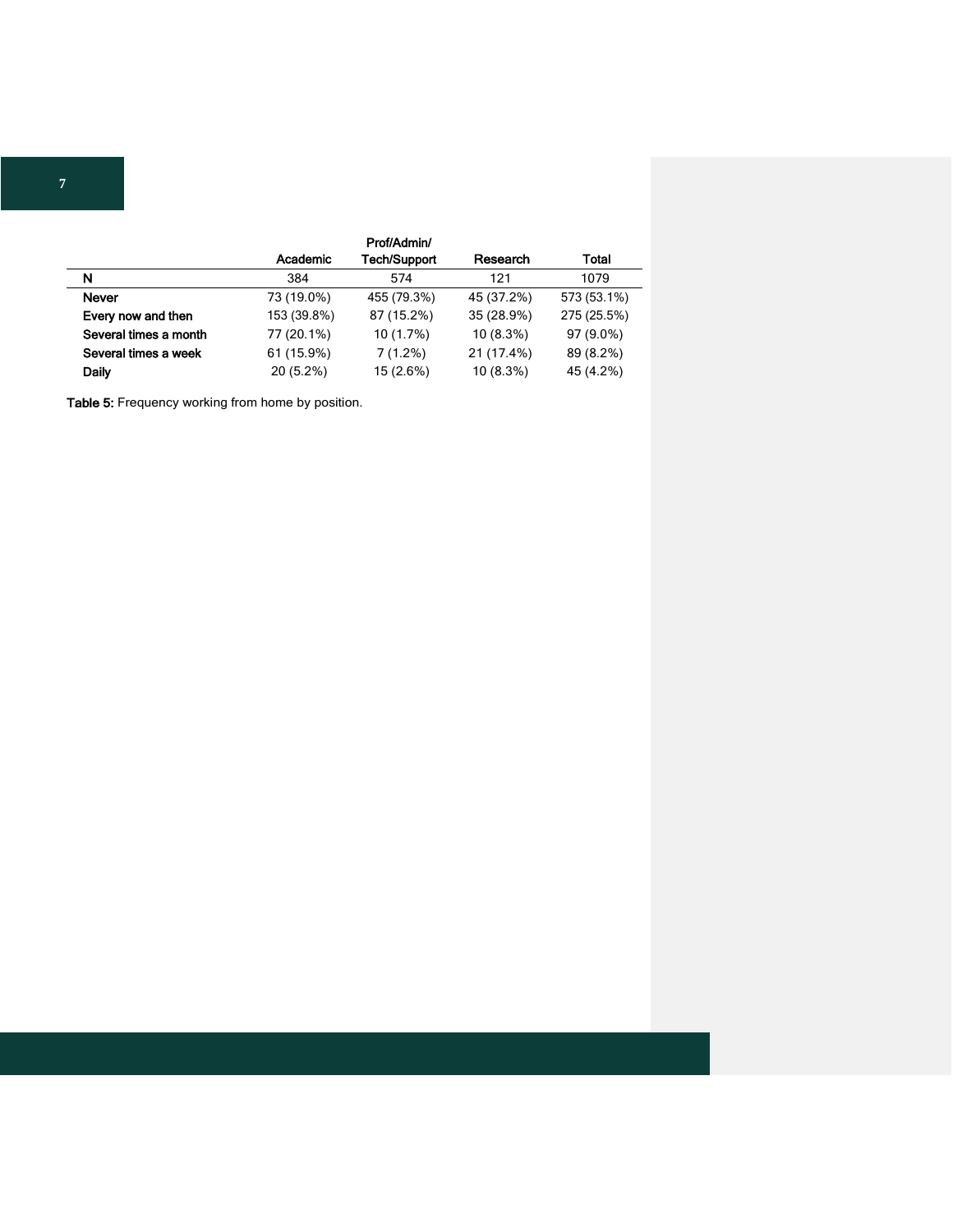## Transition to working from home

29% (n = 305) of staff who responded said they have adjusted well to working remotely, and 13% (n = 140) have found it very enjoyable and productive. 25% (n = 267) of respondents found the transition difficult at first but have adapted to it.  $23\%$  (n = 245) of respondents reported that they are still adjusting, while 9% (n = 93) have struggled to cope.

Similar patterns were apparent across male and female staff.

#### Transition to working from home by position

More Professional/Admin/Technical/Support staff who responded found the experience very enjoyable and productive (17.5%, n = 98) than Academic staff (9%, n = 34) or Research staff  $(7\%, n = 8)$ .

More Academic staff reported that they were still adjusting to remote working  $(32\% , n = 121)$ than Professional/Admin/Technical/Support staff (17%, n = 93) or Research staff (26.5%, n = 31).

More Academic staff who responded struggled to cope  $(16\% , n = 59)$  than Professional/Admin/Technical/Support staff (4%, n = 23) or Research staff (9%, n = 11).

#### Transition to working from home by position and gender

Fewer female Academic staff report having adjusted well than other groups (18%,  $n = 34$ ).

Higher proportions of female Academic staff (22.5%, n = 43) and female Professional/Admin/ Technical/Support staff (31%, n = 131) reported finding remote working difficult at first but have adapted to it than male staff in the same groups (male Academic staff: 13.5%, n = 22; male Professional/Admin/Technical/Support staff: 18%, n = 22).

Female Academic staff were more likely to report that they were still adjusting to remote working than other groups  $(36\% , n = 69)$ .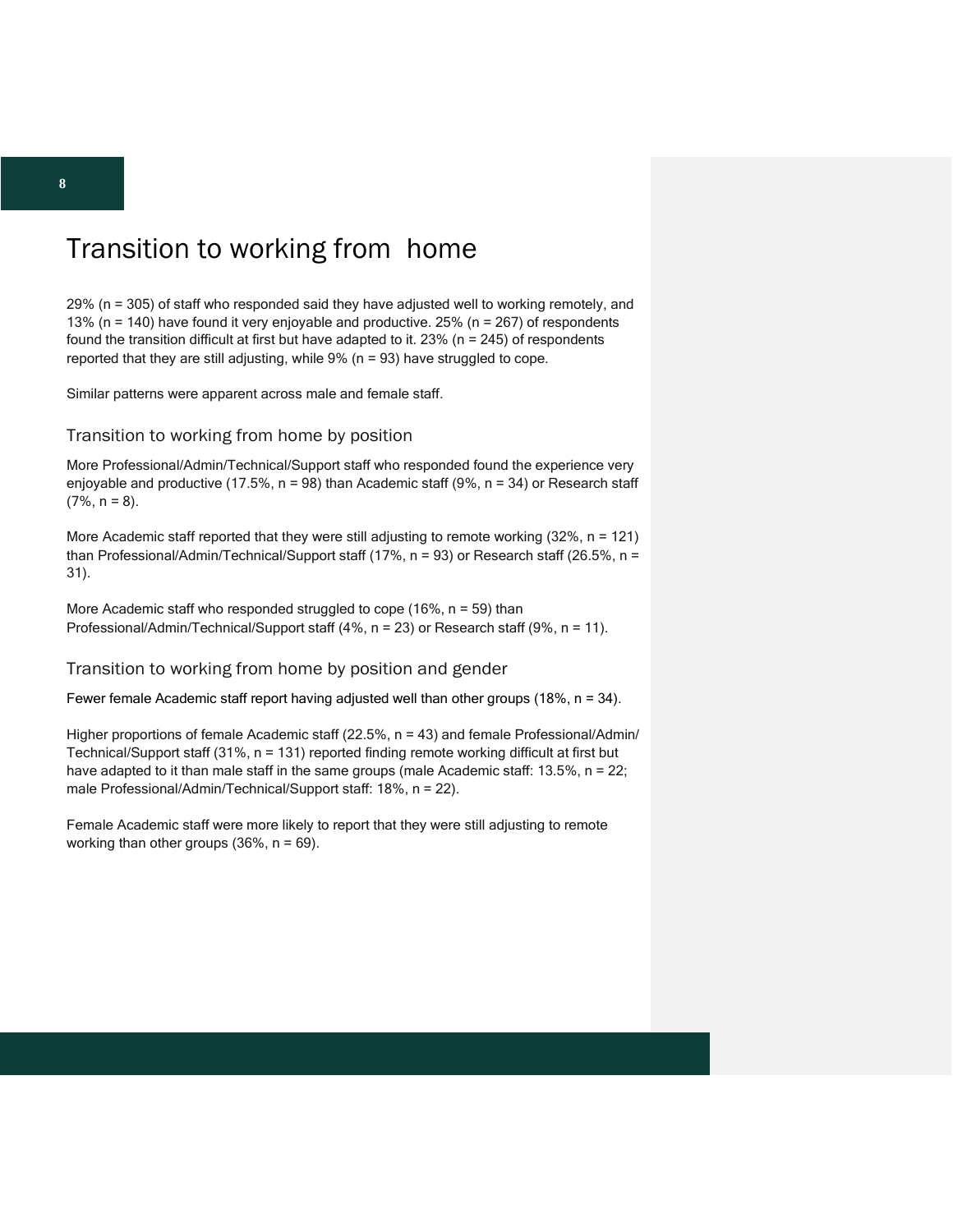# Advantages to working remotely

89% (n = 943) of staff who responded saw advantages to working remotely.

#### Advantages to working remotely by gender

A marginally higher proportion of female staff who responded cited advantages to working from home,  $92\%$  (n = 642) of females versus 85% (n = 280) of males and 64% (n = 21) of those in the non-binary/prefer not to say group.

|      | Female      | Male        | Other      | Total       |
|------|-------------|-------------|------------|-------------|
| N    | 697         | 330         | 118        | 1060        |
| No   | 54 (7.7%)   | 50 (15.2%)  | 12 (36.4%) | 116 (10.9%) |
| Yes. | 643 (92.3%) | 280 (84.8%) | 21 (63.6%) | 944 (89.1%) |

Table 6: Advantages working remotely by gender.

#### Advantages to working remotely by position

A marginally higher proportion of Professional/Admin/Technical/Support staff who responded (92%, n = 517) saw advantages to working remotely than Academic (87%, n = 331) or Research (80.5%,  $n = 95$ ) staff.

|           |             | Prof/Admin/  |            |             |
|-----------|-------------|--------------|------------|-------------|
|           | Academic    | Tech/Support | Research   | Total       |
| N         | 379         | 561          | 118        | 1058        |
| <b>No</b> | 48 (12.7%)  | 44 (7.8%)    | 23 (19.5%) | 115 (10.9%) |
| Yes       | 331 (87.3%) | 517 (92.2%)  | 95 (80.5%) | 943 (89.1%) |

#### Table 7: Advantages working remotely by position.

The top advantages of working from home for staff who responded (irrespective of gender or position) were:

- 1. No traffic, parking issues or commute: 71% (n = 791).
- 2. Reduced work/travel costs: 43% (n = 481).
- 3. Flexibility in managing workload: 43% (n = 473).
- 4. Increased productivity: 31% (n = 339). This was more important for Professional/Admin/ Technical staff, where 37% (n = 214) said this was an advantage versus 24% of Academic and Research staff.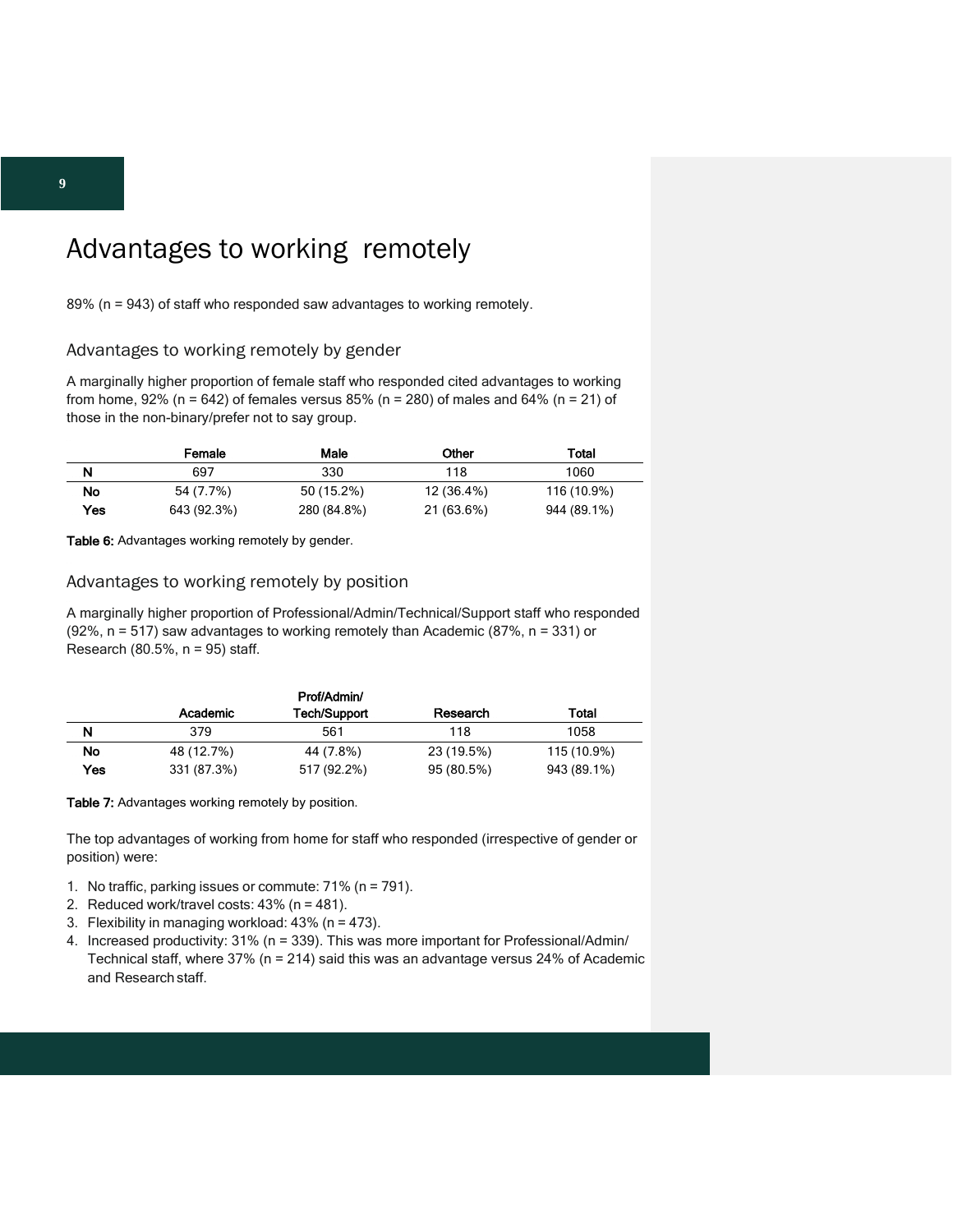# Ability to work effectively

35% (n = 365) of staff found it difficult or somewhat difficult to work effectively, while 40.5% (n = 421) found it easy or somewhat easy.

Ability to work effectively by position and gender

Female Academic and Research staff were particularly impacted, with 55% (n = 106) of female Academics and 51% (n = 35) of female Research staff reporting that they found it difficult or somewhat difficult to work effectively. In contrast, 43% (n = 69) of male Academic staff and 38% (n = 17) of male Research staff found it difficult or somewhat difficult to work effectively.

Male Professional/Admin/Technical/Support staff were marginally more likely than their female counterparts to report that they found it difficult or somewhat difficult to work effectively (28%, n = 34 of males versus 20%, n = 83 of females).

43% (n = 121) of Academic staff with caring duties, 13% (n = 57) of Professional/Admin/ Technical/Support staff with caring duties and 31% (n = 26) of Research staff with caring duties said they had a decrease in productivity.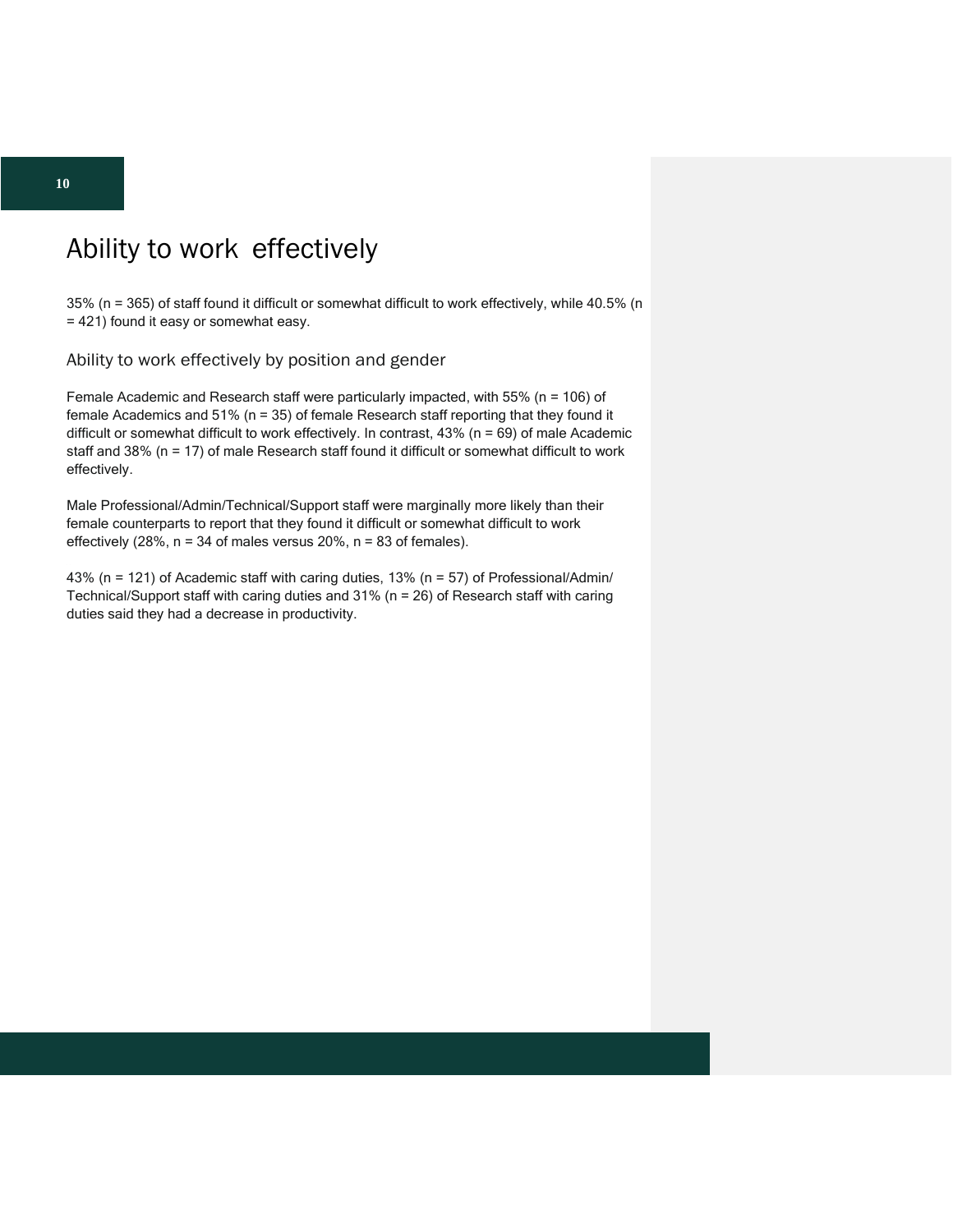### Supports needed for working remotely

Top 5 supports needed (all staff)

- 1. Finance scheme to purchase equipment  $(58\% , n = 641)$
- 2. Access to the office  $(52.5\% \text{ n} = 582)$
- 3. Training supports for remote working (35%, n = 388)
- 4. Clarity on workload (33%, n =370)
- 5. Guidelines on impact of COVID on progression/promotion (31%, n = 342)

Supports needed by position and gender

The top 2 supports required by all staff, regardless of position or gender were

- 1. Finance scheme to purchase equipment
- 2. Access to the office.

Female Academic staff were particularly concerned about supports for clarity on workload  $(50\% \text{, n = 104})$  and guidelines on the impact of COVID on progression/promotion  $(47\% \text{, n = 104})$ 98). Male Academic staff also listed these as key support requirements, however to a lesser degree: 37% (n = 61) requested guidelines on the impact of COVID on progression/promotion and 35% ( $n = 58$ ) requested clarity on workload. 39% ( $n = 82$ ) of female and 33% ( $n = 55$ ) of male Academics requested training supports for remote working.

Both female and male Professional/Admin/Technical/Support staff were particularly concerned about training supports for remote working (females: 39%, n = 171; males: 34%, n  $= 43$ ). 27% (n = 119) of female and 27% (n = 35) of male staff requested clarity on workload. 24% (n = 108) of female and 22% (n = 28) of male staff requested guidelines on the impact of COVID on progression/promotion.

Both female and male Research staff listed clarity on workload as an important support (females:  $29.5\%$ ,  $n = 23$ ; males:  $31\%$ ,  $n = 15$ ). They listed training supports for remote working (females: 24%, n = 19; males: 22%, n = 11) and guidelines on the impact of COVID on progression/promotion on their career (females: 24%, n = 19; males: 22%, n = 11) as key supports they required. Research staff also listed regular communication from their manager as important (females: 22%, n = 17; males: 31%, n = 15).

**11**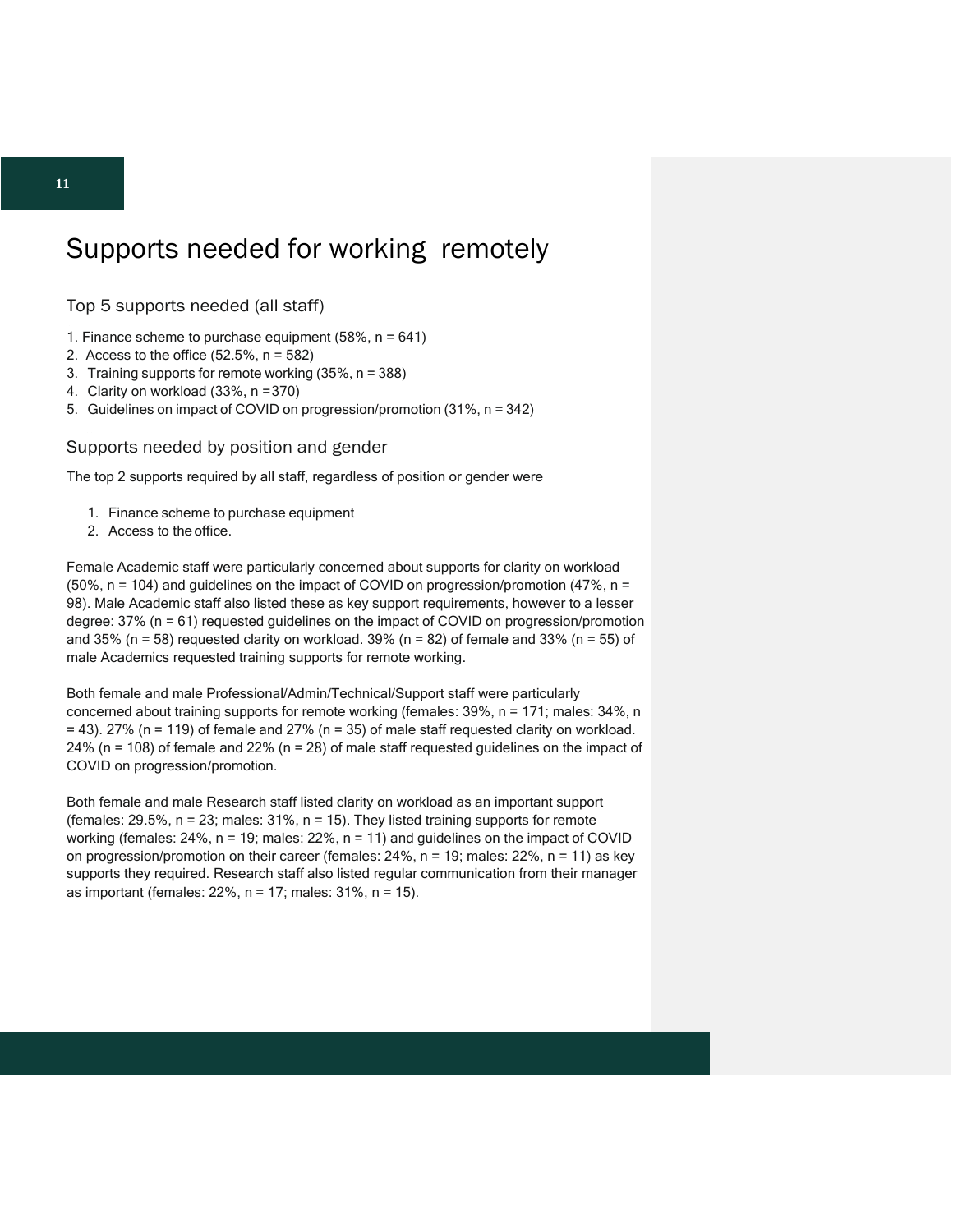|                             |             | Academic    | Prof/Admin/<br>Tech/Support | Research     |
|-----------------------------|-------------|-------------|-----------------------------|--------------|
| Finance scheme to           | Female      | 120 (57.7%) | 242 (54.6%)                 | 38 (48.7%)   |
| purchase equipment          | <i>Male</i> | 117 (70.9%) | 80 (62.5%)                  | 22 (44.9%)   |
|                             | Other       | 14 (60.9%)  | $6(50.0\%)$                 | $2(100.0\%)$ |
| Access to office            | Female      | 112 (53.8%) | 242 (54.6%)                 | 20 (25.6%)   |
|                             | <i>Male</i> | 97 (58.8%)  | 70 (54.7%)                  | 22 (44.9%)   |
|                             | Other       | 13 (56.5%)  | 5(41.7%)                    | $1(50.0\%)$  |
| <b>Guidelines on impact</b> | Female      | 98 (47.1%)  | 108 (24.4%)                 | 19 (24.4%)   |
| on prog./promotion          | <i>Male</i> | 61 (37.0%)  | 28 (21.9%)                  | 11 (22.4%)   |
|                             | Other       | 13 (56.5%)  | 4 (33.3%)                   | $0(0.0\%)$   |
| Clarity on workload         | Female      | 104 (50.0%) | 119 (26.9%)                 | 23 (29.5%)   |
|                             | Male        | 58 (35.2%)  | 35 (27.3%)                  | 15 (30.6%)   |
|                             | Other       | 10 (43.5%)  | 5(41.7%)                    | $1(50.0\%)$  |
| Training supports for       | Female      | 82 (39.4%)  | 171 (38.6%)                 | 19 (24.4%)   |
| remote working              | <i>Male</i> | 55 (33.3%)  | 43 (33.6%)                  | 11 (22.4%)   |
|                             | Other       | $6(26.1\%)$ | $0(0.0\%)$                  | $1(50.0\%)$  |

Table 8: Top 5 supports needed for remote working by position and gender.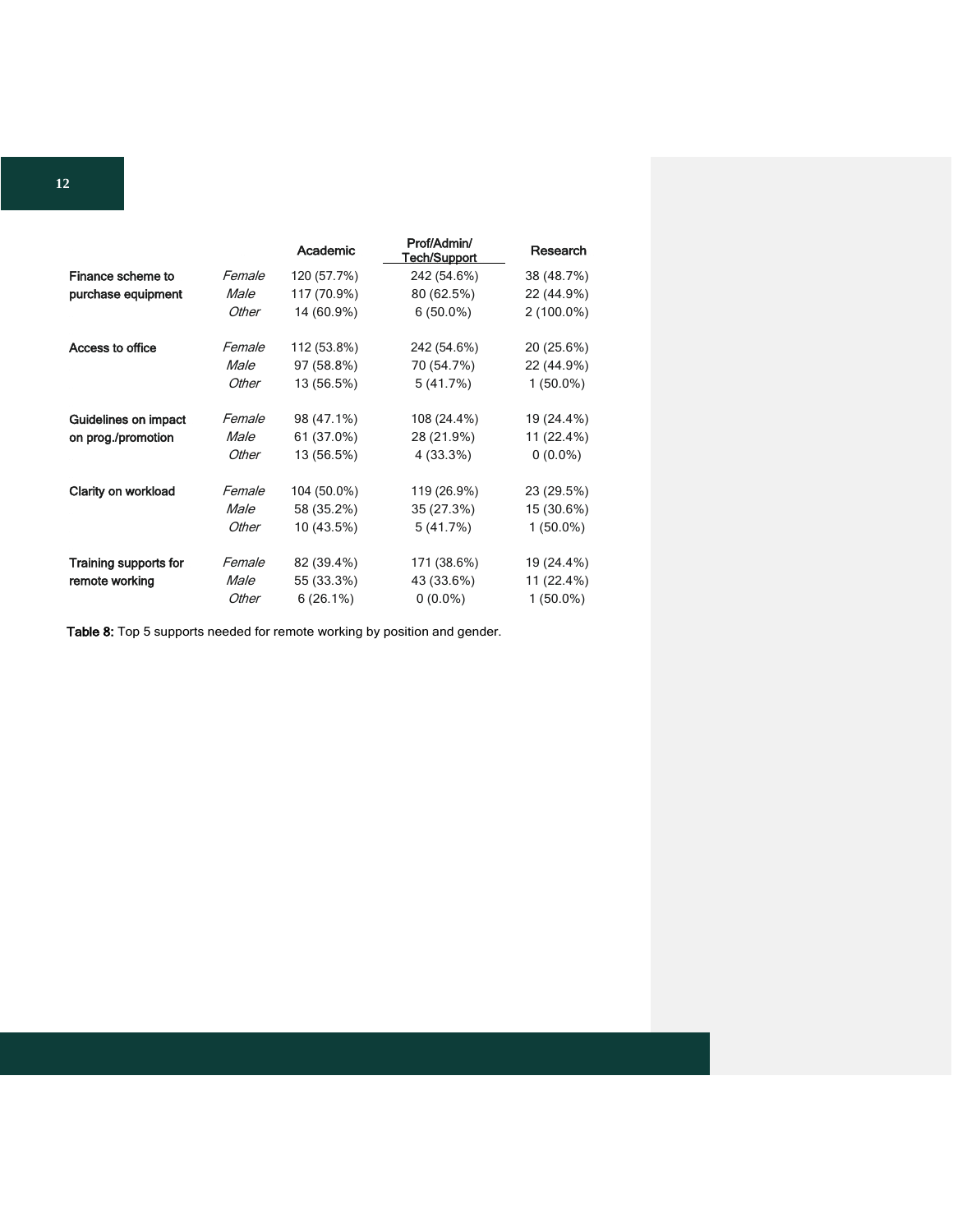# Meeting frequency

The largest proportion of staff who responded met virtually weekly  $(41\% , n = 409)$ . 25% (n = 245) met virtually every 2-3 weeks, 20% (n = 203) met monthly and 7% (n = 69) met daily. 7% (n = 67) of staff reported never meeting their colleagues virtually.

#### Meeting frequency by position

Professional/Admin/Technical/Support staff and Research staff reported meeting more regularly than Academic staff. 52% (n = 279) of Professional/Admin/Technical/Support staff and 44% (n = 46) Research staff met weekly versus 24% (n = 84) of Academic staff.

The largest proportion of Academic staff met every 2-3 weeks (36%, n = 128) versus 19% (n = 99) of Professional/Admin/Technical/Support staff and 17% (n = 18) of Research staff.

A further 32% ( $n = 113$ ) of Academic staff met monthly versus 13.5% ( $n = 72$ ) of Professional/Admin/Technical/Support staff and 17% (n = 18) of Research staff.

Professional/Admin/Technical/Support staff were more likely than Academic or Research staff to meet daily (11%,  $n = 60$ ) versus 1% ( $n = 3$ ) and 6% ( $n = 6$ ) respectively.

Of potential concern is that  $16\%$  (n = 17) of Research staff reported never meeting colleagues virtually.

|                 |             | Prof/Admin/  |            |             |
|-----------------|-------------|--------------|------------|-------------|
|                 | Academic    | Tech/Support | Research   | Total       |
| N               | 356         | 532          | 105        | 993         |
| <b>Never</b>    | 28 (7.9%)   | $22(4.1\%)$  | 17 (16.2%) | 67 (6.7%)   |
| <b>Monthly</b>  | 113 (31.7%) | 72 (13.5%)   | 18 (17.1%) | 203 (20.4%) |
| Every 2-3 weeks | 128 (36.0%) | 99 (18.6%)   | 18 (17.1%) | 245 (24.7%) |
| Weekly          | 84 (23.6%)  | 279 (52.4%)  | 46 (43.8%) | 409 (41.2%) |
| Daily           | $3(0.8\%)$  | 60 (11.3%)   | 6(5.7%)    | 69 (6.9%)   |

Table 9: Meeting frequency by position.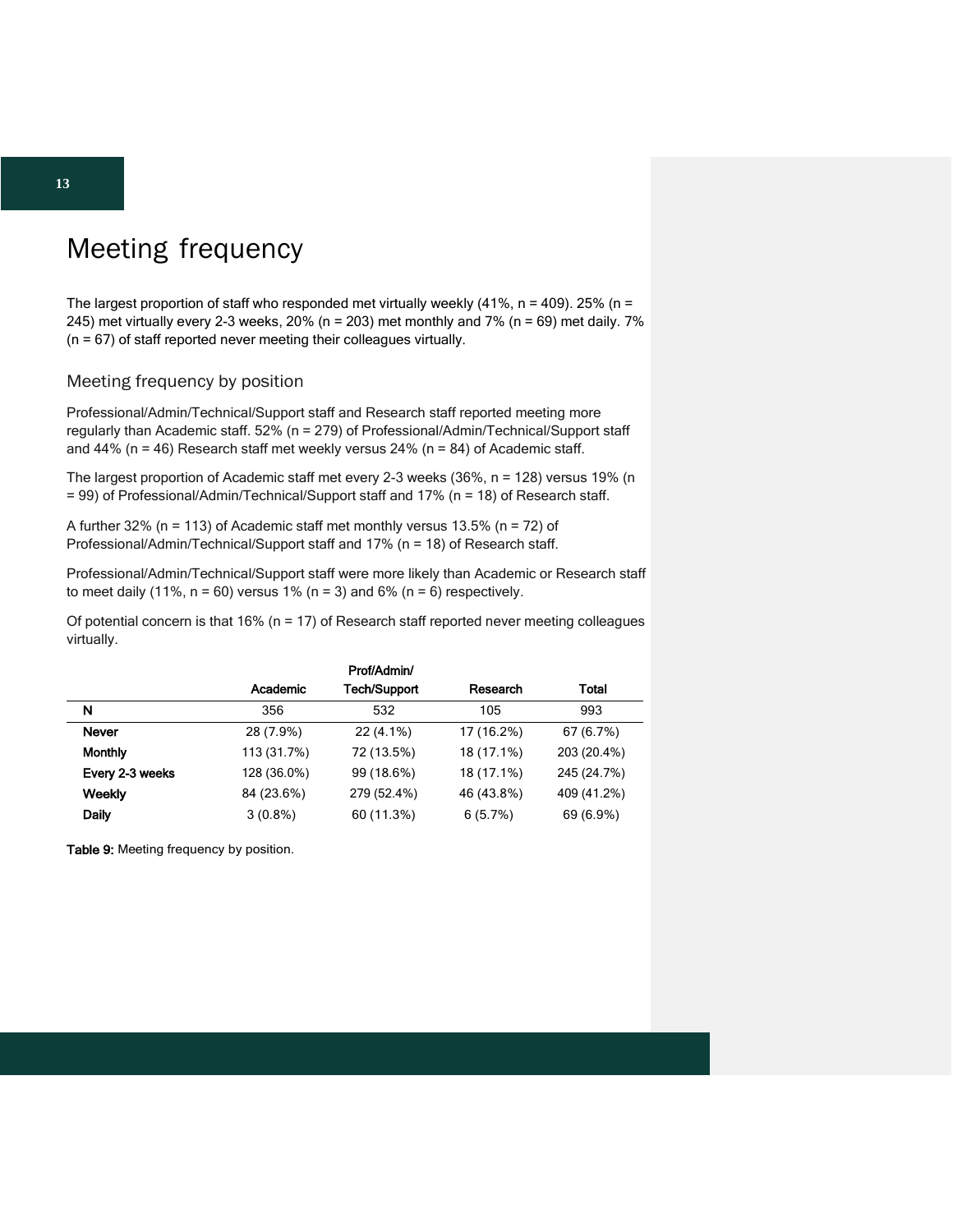# Impact of working remotely on relationships with colleagues

The majority of staff  $(78\% , n = 751)$  reported that working remotely has changed how they work with colleagues.

Male Professional/Admin/Technical/Support staff and Academics in the non-binary/prefer not to say group were most likely to report changes. 87.5% (n = 98) of male Professional/Admin/ Technical/Support staff and  $94\%$  (n = 16) of Academics in the non-binary/prefer not to say group reported that how they work had changed.

Key themes in the staff comments include:

- 1. Less opportunity for informal interaction and there is reduced interaction overall.
- 2. Difficulty connecting/feeling connected with a group.
- 3. Lack of socialconnection.
- 4. Note that some staff reported that being online has improved communication and has increased productivity.

Academic staff were least likely to still feel part of their team with  $43\%$  (n = 140) of respondents reporting that they did not feel part of their team versus 28% (n = 141) of Professional/Admin/Technical/Support staff. 38% (n = 36) of Research staff also reported not feeling as much a part of the team as previously.

Female staff and staff in the non-binary/prefer not to say group were more likely than their male counterparts to report not feeling as much a part of the team (see Table 10).

Key themes in the comments include:

- 1. Changes in relationships between colleagues (more "transactional" interactions now).
- 2. Feeling closer to a smaller group of colleagues but more distant from larger group/institution as awhole.
- 3. Feeling more isolated/distant from colleagues.
- 4. Some teams are making big efforts to stay connected.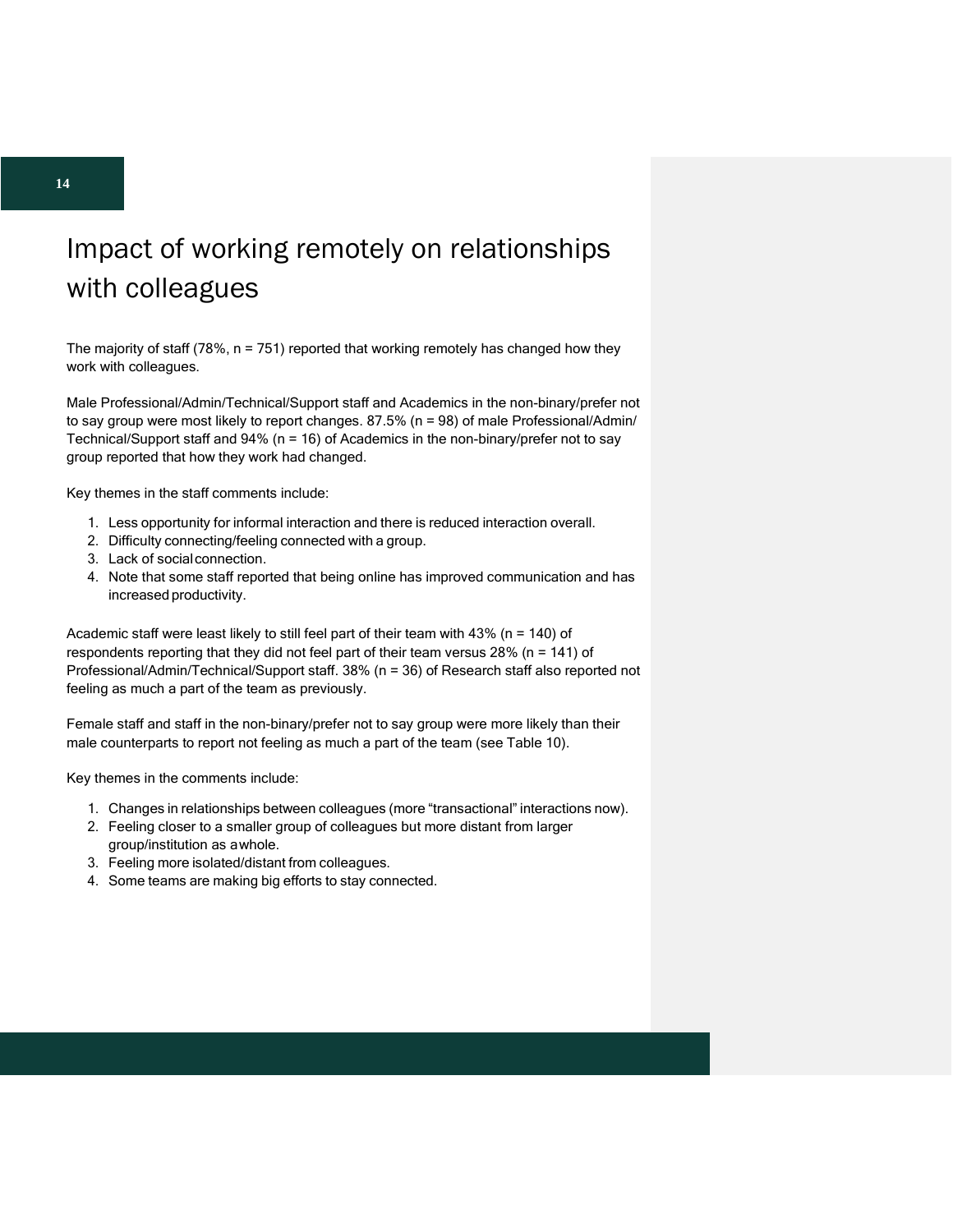|        |     |            | Prof/Admin/         |            |              |
|--------|-----|------------|---------------------|------------|--------------|
|        |     | Academic   | <b>Tech/Support</b> | Research   | <b>Total</b> |
| Female |     |            |                     |            |              |
|        | No  | 75 (45.2%) | 113 (29.3%)         | 27 (49.1%) | 215 (35.4%)  |
|        | Yes | 91 (54.8%) | 273 (70.7%)         | 28 (50.9%) | 392 (64.6%)  |
| Male   |     |            |                     |            |              |
|        | No  | 53 (36.8%) | 24 (21.6%)          | 9(24.3%)   | 86 (29.5%)   |
|        | Yes | 91 (63.2%) | 87 (78.4%)          | 28 (75.7%) | 206 (70.5%)  |
| Other  |     |            |                     |            |              |
|        | No  | 12 (75.0%) | 4 (40.0%)           | $0(0.0\%)$ | 16 (57.1%)   |
|        | Yes | 4 (25.0%)  | $6(60.0\%)$         | 2 (100.0%) | 12 (42.9%)   |

Table 10: Feel part of the team by position and gender.

Despite the challenges, 91% (n = 581) of staff who responded would like to work remotely in some way going forward. 51% (n = 593) of staff would like to work remotely several times per week, 23% (n = 222) would like to work remotely several times per month and 15% (n = 142) would like to work remotely daily. 11.5% (n = 111) do not want to work remotely.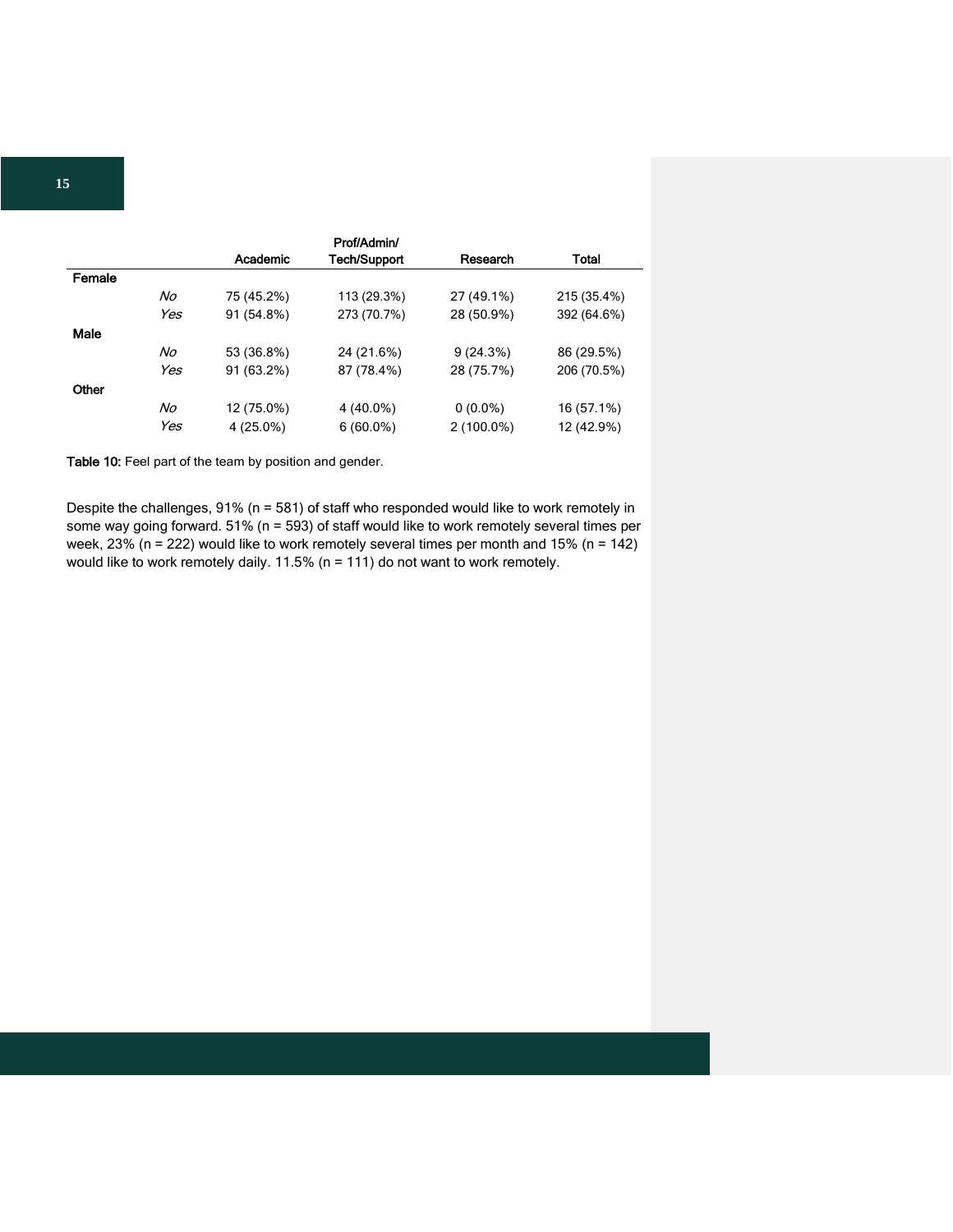# Availability of equipment required

32% of staff (n = 359) reported not having all the equipment needed to work from home.

The majority (79%, n = 761) of staff who responded have a dedicated workspace at home.

Most staff who responded had adequate broadband to work efficiently (84.5%, n = 801).

#### Availability of equipment by position

35% (n = 140) of Academic staff, 33% (n = 192) of Professional/Admin/Technical/Support staff and 21% (n = 27) of Research staff reported not having all of the equipment they needed.

26% (n = 90) of Academic staff and 28% (n = 28) of Research staff do not have a dedicated workspace at home. 17% (n = 89) of Professional/Admin/Technical/Support staff do not have a dedicated workspace at home.

A quarter (25%, n = 85) of Academic staff do not have adequate broadband to work efficiently.

Key themes regarding broadband access in the staff comments include:

- 1. Broadband tends to be available but speed/quality/consistency is a huge issue. Cost is also a barrier for somestaff.
- 2. Several staff need to hotspot from their mobile phone.